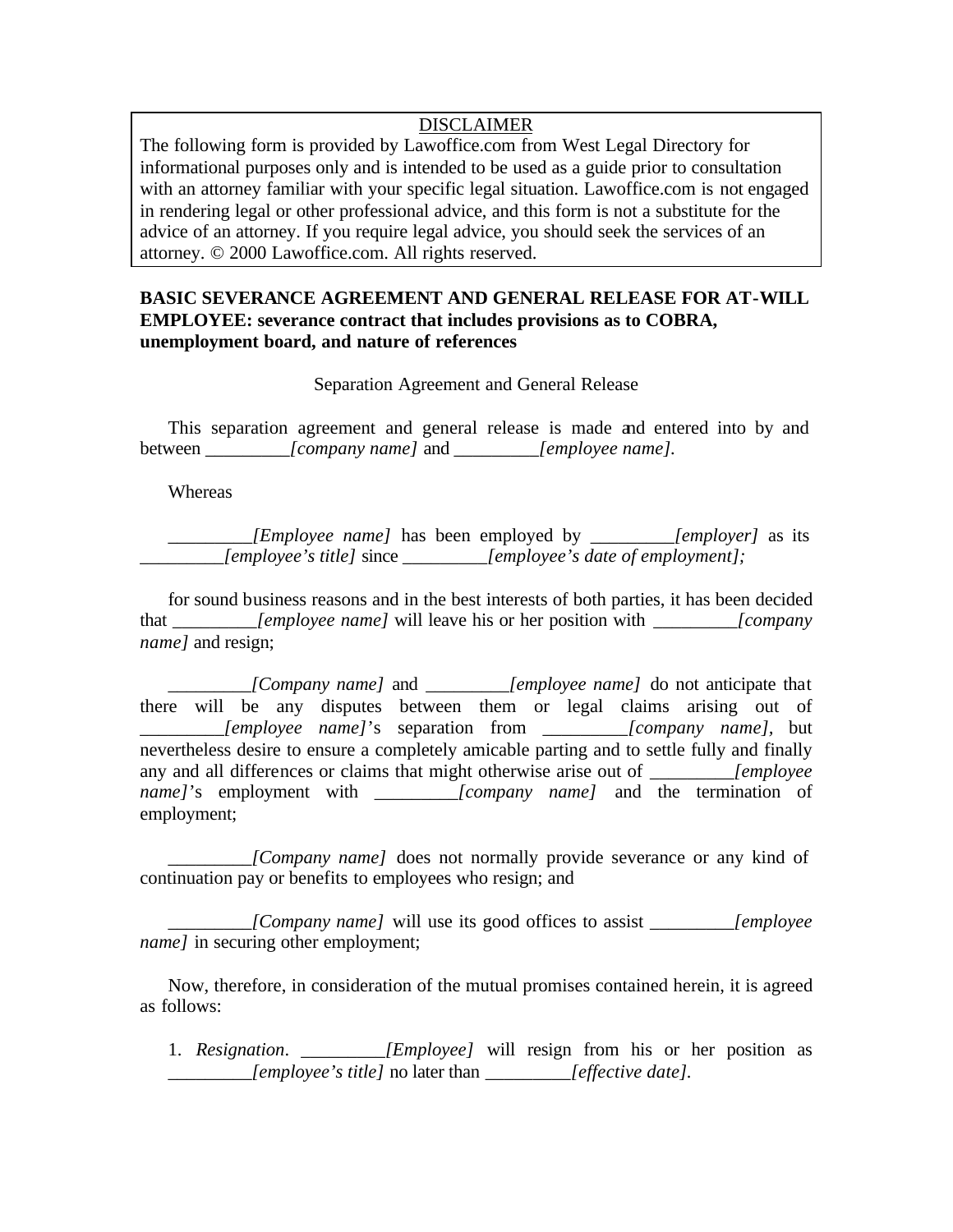2. *Continuation of pay and benefits.* In consideration of this agreement, *\_\_\_\_\_\_\_\_\_[company name]* agrees to continue to pay *\_\_\_\_\_\_\_\_\_[employee name]* after he or she resigns his or her regular salary, and to continue to make contributions on his or her behalf so that coverage under *\_\_\_\_\_\_\_\_\_[company name]*'s medical, dental, life insurance, and retirement plans will continue, up until the earlier of *[date]* or such date on which he or she commences employment with another employer. It is understood that there will be no continuation of any other benefits (e.g., vacation or leave) during this time period.

3. *Outplacement services. \_\_\_\_\_\_\_\_\_[Company name]* agrees to reimburse *\_\_\_\_\_\_\_\_\_[employee name]* for cost he or she may incur for outplacement services up to a maximum of \$\_\_\_\_\_\_\_\_\_. *\_\_\_\_\_\_\_\_\_[Company name]* may request *lemployee name]* to submit appropriate documentation reflecting these costs.

4. *Confidentiality.* Each party agrees to keep the facts and terms of this separation agreement and general release in strict confidence and refrain from making any negative or critical remarks about the other party. Except for litigation arising out of the breach or enforcement of this agreement, this agreement shall not be admissible in any legal proceeding.

5. *References. \_\_\_\_\_\_\_\_\_[Employee]* agrees to any requests for references will only be directed to *\_\_\_\_\_\_\_\_\_[individually named person(s)]. \_\_\_\_\_\_\_\_\_[Company name]* agrees that in response to such reference requests, neutral references will be provided. *[Company name]* will not be liable with respect to any requests for references that are directed to anyone other than *\_\_\_\_\_\_\_\_\_[the above-named individual(s)].*

6. *Release of claims.* In consideration of the severance payment and other promises contained herein, and as a material inducement to *[company name]* to enter this agreement, *[employee name]* hereby irrevocably and unconditionally releases, acquits, and forever discharges *\_\_\_\_\_\_\_\_\_[company name]* and its assigns, agents, directors, officers, employees, representatives, attorneys, parent companies, divisions, subsidiaries, affiliates (and agents, directors, officers, employees, representatives, and attorneys of such parent companies, divisions, subsidiaries, and affiliates), and all persons acting by, through, under, or in concert with any of them (hereinafter 'the Releases'), from any and all claims, demands, or liabilities whatsoever, whether known or unknown or suspected to exist by *\_\_\_\_\_\_\_\_\_[employee name]* which *\_\_\_\_\_\_\_\_\_[employee name]* ever had or may now have against the releases, of any of them, including, without limitation, any claims, demands, or liabilities (including attorneys' fees and costs actually incurred) in connection with *[employee]*'s employment and termination of such employment. This release expressly covers, but is not limited to, any claims for

\_\_\_\_\_\_\_\_\_.